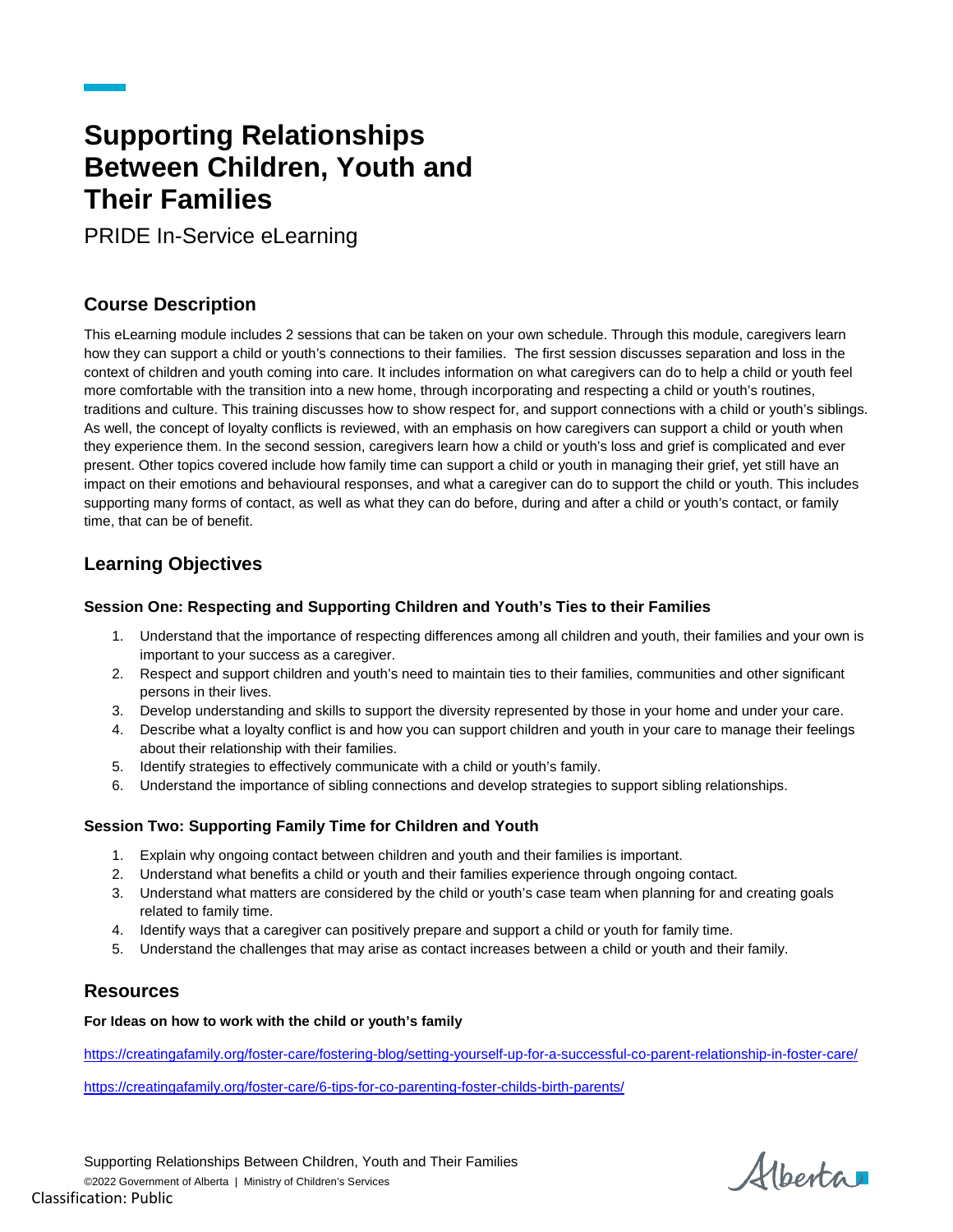#### **For Support in managing any issues between siblings**

<https://www.childwelfare.gov/pubPDFs/siblingissues.pdf>

## **Caregiver Tips for supporting visits between children, youth and their families and significant others**

Family time canbe difficult for all involved due to the complexity of the situation and emotions. It is in the children and youth's best interest that their family time with their parents or guardian be a success. Here are some suggestions on how to support the children and youth's family time.

## **Respecting the parent, guardian or significant others role in the life of the child or youth**

Parents, guardians and significant others, have knowledge about the children and youth you are caring for that perhaps you are unaware of. It is important to engage with and ask questions. This shows that you are genuinely interested in the child or youth's relationship and what is important to them.

#### **You can ask them to tell you about the child or youth in regards to**:

- Family connections and supports
- Cultural, religious and spiritual practices
- Family traditions, customs and routines
- The child or youth's likes and dislikes
- Favourite toys, foods, music, books and past times

#### **To further support supervised family time you can also:**

- Ask if they would like pictures taken together.
- Share information on the child or youth's daily activity and interests. You can include such things as progress, school work, report cards, sports, and cultural involvement.
- Compliment the parent/guardian or significant other as to what they are doing well during the family time.
- Provide art work or things that the child or youth has made to the parent/ guardian or significant other.
- Share updates on medical, educational and developmental milestones and provide videos or pictures as keepsakes.

## **Preparing for the visit**

Speak to the Caseworker or Case team about any changes or updates prior to attending the family time with the child or youth. This way you are prepared.

Ensure that you are clear on:

- How often family time takes place
- The location and length of family time
- Who is to be there
- Your role
- What to bring

## **Helping the child or youth**

- Recognize the child's need to talk about their family and find ways to encourage the dialogue before and after family time.
- Talk about the upcoming family time, providing details as appropriate.
- Ask the child or youth if there is anything they want to take to their family time or to share with their parents or others.

Albertar